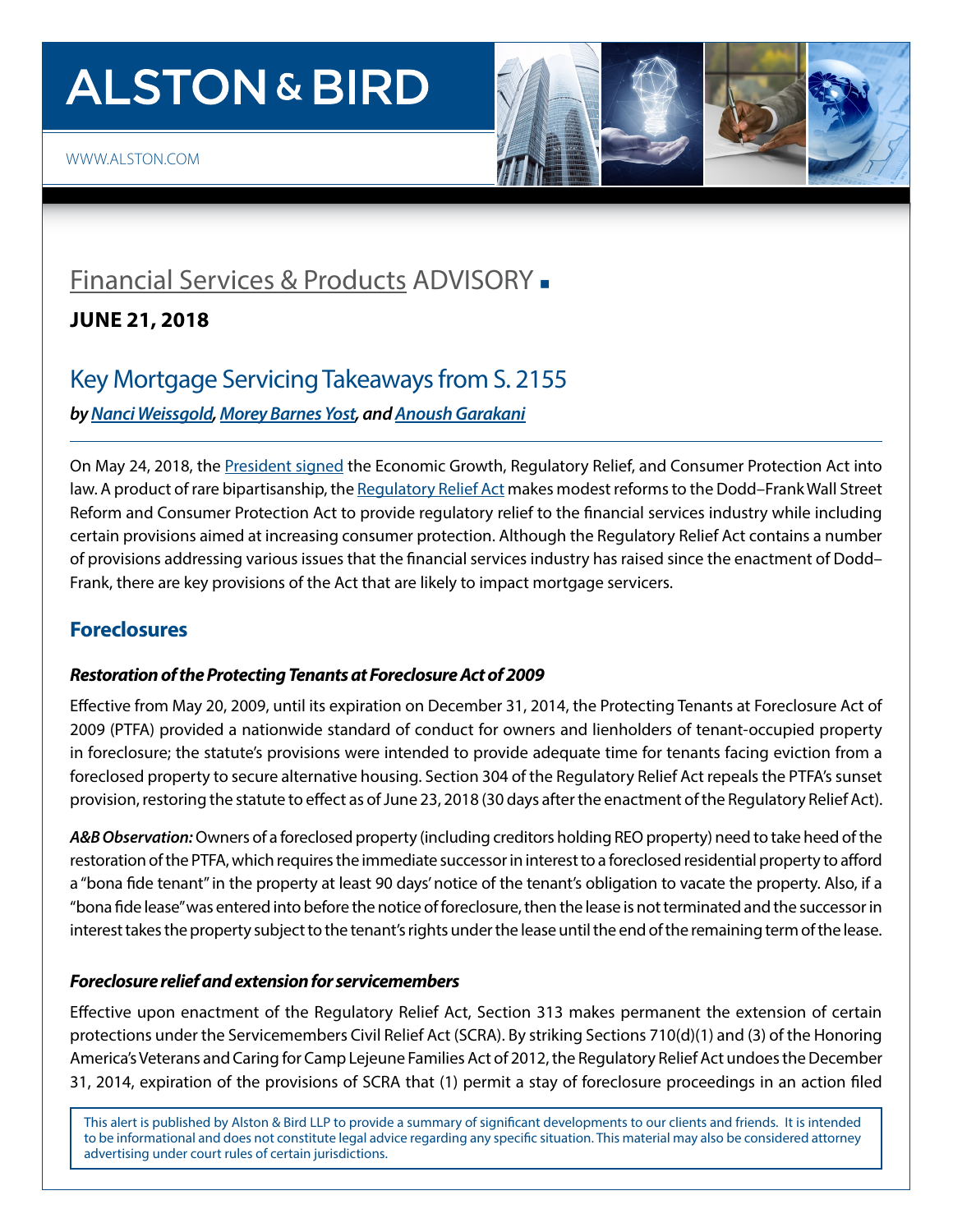during, or within one year after, a servicemember's period of military service; and (2) prohibit any sale, foreclosure, or seizure of property for breach of an obligation protected under the SCRA made during, or within one year after, a servicemember's period of military service (except as otherwise permitted under the SCRA). As of January 1, 2015, the period after service during which such protections apply had reverted to nine months.

*A&B Observation:* Although the Regulatory Relief Act's changes to the SCRA do not alter the obligation of a servicer to identify customers eligible for protection under the SCRA, they should emphasize the importance for servicers to track servicemembers' periods of active duty to ensure that they do not run afoul of these restrictions.

#### *GAO report on Puerto Rico foreclosures*

Under the Regulatory Relief Act, the comptroller general of the United States is directed to issue a report on foreclosures, homeownership, and mortgage defaults in Puerto Rico not earlier than one year following the Act's enactment.

*A&B Observation:* The GAO report is ostensibly intended to allow Congress to assess the scope of the foreclosure crisis that is looming in Puerto Rico. While the U.S. economy has been steadily improving, Puerto Rico has had a demoralizing decade. As reported by the *New York Times*, approximately one-third of the island's 425,000 homeowners are said to be delinquent on their mortgage payments, while tens of thousands of homeowners have not made a payment in months. To make matters worse, in addition to the decade-long recession that has left the Puerto Rican economy in shambles, Hurricane Maria devastated the island last September. In response, the Federal Housing Administration (FHA) and Department of Veterans Affairs both extended the moratorium on foreclosures applicable to Puerto Rico and the U.S. Virgin Islands for an additional 60 days, pushing the foreclosure freeze out until May 18, 2018. However, now that the moratorium has ended and foreclosure activity is resumed, mortgage servicers should be prepared for an uptick in loss mitigation and foreclosure activity in Puerto Rico. Moreover, mortgage servicers should be even more attuned to the resources available to service Puerto Rican borrowers facing default or foreclosure, given the increased likelihood that such borrowers have limited English proficiency.

While Congress is justifiably giving Puerto Rico the attention it deserves, the U.S. Virgin Islands were also devastated by Hurricane Maria and face economic struggles. It is unclear why Congress failed to include the U.S. Virgin Islands in its directive to the GAO. Nevertheless, mortgage servicers should also be prepared for increased default servicing activity in the U.S. Virgin Islands.

#### **Protecting Consumers' Credit**

Section 301 of the Regulatory Relief Act amends Section 605A of the Fair Credit Reporting Act (FCRA) to add protections reflecting recent data breach and identity theft crises that have had nationwide impacts. The mini-FCRAs of the majority of states include provisions relating to creditors' treatment of consumers whose reports are subject to a security freeze; the Regulatory Relief Act adds such a provision to federal law. As a result, the FCRA permits a third party (including a lender or servicer) that requests access to a consumer report in connection with an application for credit for a consumer for whom a security freeze is in effect to treat the application as incomplete if the consumer does not allow access to his or her credit. Additionally, the Regulatory Relief Act adds an exception to the new security freeze provisions of the FCRA to facilitate account maintenance activity: the exception prevents the application of a security freeze to an entity that is owed a financial obligation (or an affiliate or assignee of such person) "for the purposes of reviewing the account or collecting the financial obligation owed for the account, contract, or negotiable instrument," including "activities related to account maintenance, monitoring, credit line increases, and account upgrades and enhancements." Section 301 takes effect October 1, 2018 (120 days after the enactment of the Regulatory Relief Act).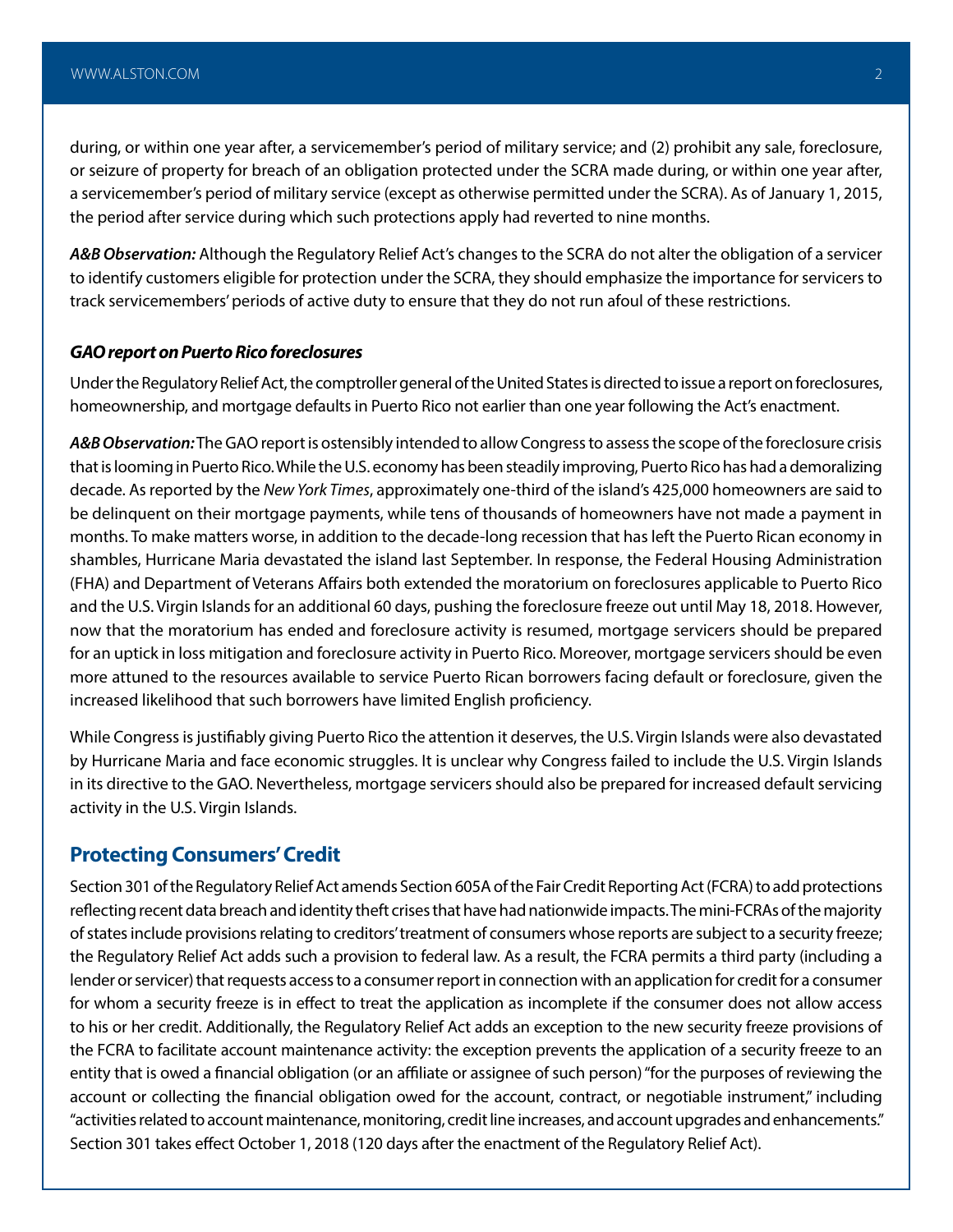Additionally, Section 308 of the Act directs the comptroller general to issue a comprehensive report to Congress on the consumer reporting agency industry, including (1) a review of the responsibilities of data furnishers to ensure that accurate information is initially reported to consumer reporting agencies and to ensure that such information continues to be accurate; (2) a review of who has access to and may use consumer reports; (3) a review of who has control or ownership of a consumer's credit data; and (4) recommendations to Congress on how to improve the consumer reporting system, including legislative, regulatory, and industry-specific recommendations.

*A&B Observation:* By adding the exception for account maintenance, the Regulatory Relief Act ensures that servicers can continue to engage in routine account maintenance activities when widespread consumer events trigger security freezes. For borrowers with a security freeze in effect and who submit an application for loss mitigation, it is unclear if the exception would apply or whether the borrower would need to provide permission to access his or her accounts, in which case the servicer could treat the application as incomplete if such permission wasn't granted. The Regulatory Relief Act also signals more changes are on the horizon to ensure the accuracy and safety of consumer data.

#### **Guidance on TRID Applicability to Assumptions**

The Regulatory Relief Act directs the Consumer Financial Protection Bureau (CFPB) to provide "clearer, authoritative guidance," among other things, on the applicability of the TRID Rule<sup>1</sup> to mortgage assumption transactions. The CFPB's adoption of the TRID Rule introduced a great deal of uncertainty to the applicability of the rule, most commonly involving successor-in-interest assumptions. The CFPB has previously issued guidance suggesting that the disclosure obligations contained in Section 1026.20(b) of Regulation Z (which implements the Truth in Lending Act (TILA)) in connection with an assumption do not apply when a successor agrees to be added as an obligor on an existing mortgage (i.e., successor in interest). However, under Regulation X (which implements the Real Estate Settlement Procedures Act (RESPA)), a lender is required to provide RESPA disclosures (i.e., good faith estimate (GFE) and HUD-1) in connection with a successor-in-interest loan assumption in which a lender's permission is both required and obtained. The inconsistency between the applicability of TILA's and RESPA's disclosure requirements to successor-in-interest assumptions has created compliance challenges for mortgage servicers given that the TRID Rule combined the initial and final TILA disclosures with the GFE and HUD-1, respectively, required under RESPA.

*A&B Observation:* Mortgage servicers should be encouraged by the prospect of clearer, more authoritative guidance outlining the circumstances in which the CFPB would consider a successor-in-interest assumption to trigger the disclosure obligations under the TRID Rule. However, it is unclear when the industry can expect such guidance because Congress does not appear to have imposed a deadline on the CFPB.

#### **Eliminating Barriers to Jobs for Loan Originators**

Effective in November 2019, Section 106 of the Regulatory Relief Act amends the federal Secure and Fair Enforcement Mortgage Licensing Act of 2008 (the "SAFE Act") to revise the SAFE Act's civil liability immunity provisions and to grant registered mortgage loan originators (MLOs) or state-licensed MLOs 120 days of transitional authority to originate loans when moving from a federal depository institution to a nondepository institution or when moving across state lines, respectively. Under the Regulatory Relief Act, an MLO is deemed to have transitional authority to act as a loan originator if the individual meets certain conditions, including that the individual:

<sup>&</sup>lt;sup>1</sup> Integrated Mortgage Disclosures Under the Real Estate Settlement Procedures Act (Regulation X) and the Truth in Lending Act (Regulation Z), 78 Fed. Reg. 79730 (December 31, 2013) (referred to in the Regulatory Relief Act as the "TRID Rule").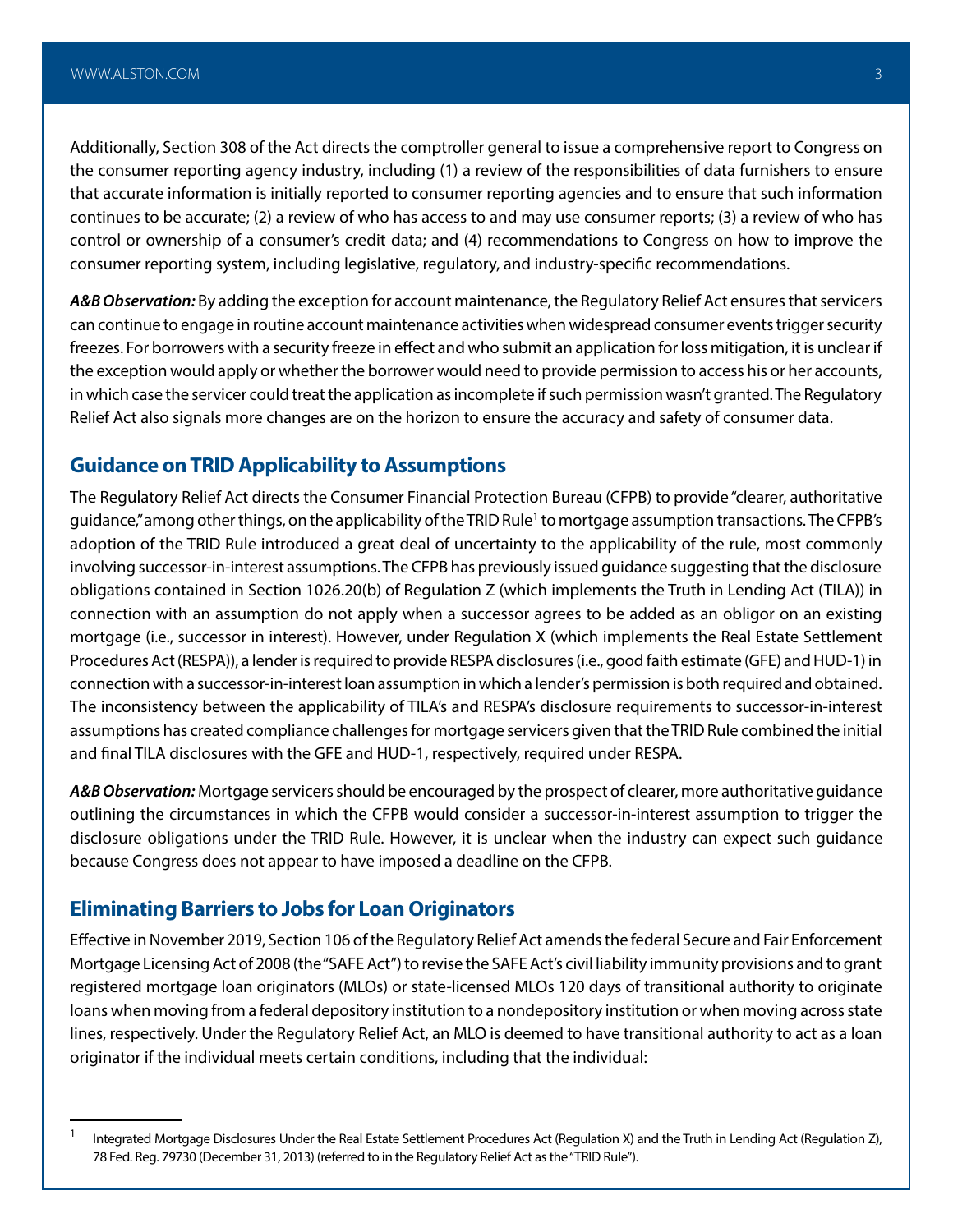- Has not had an application for a loan originator license denied or had a loan originator license revoked or suspended in any governmental jurisdiction.
- Has not been subject to, or served with, a cease and desist order in any governmental jurisdiction or under the SAFE Act.
- Has not been convicted of a misdemeanor or felony that would prevent licensure under the laws of the application state.
- Has submitted an application to be a state-licensed loan originator in the application state.
- Either (1) has been registered in the Nationwide Mortgage Licensing System and Registry (NMLS) as a loan originator during the one-year period before submission of required information to the application state (for MLOs moving from a depository to a nondepository institution); or (2) is employed by a state-licensed mortgage company in the application state and was licensed in a state, other than the application state, during the 30 days before submission of required information to the application state (for MLOs moving interstate).

An MLO's transitional authority begins on the date the MLO submits the information required for licensure to the application state and ends on the earlier of the date (1) on which the individual withdraws the application to be a loan originator in the application state; (2) on which the application state denies, or issues a notice of intent to deny, the application; (3) on which the application state grants a state license; or (4) that is 120 days after the date the individual submits the application, if the application is listed on the NMLS as incomplete. All transitioning individual MLOs and the nonbank institutions sponsoring them would still be subject to all required elements of the SAFE Act and applicable state laws.

*A&B Observation:* The SAFE Act was enacted into law with the primary objective of establishing minimum standards for individual states to license and register MLOs. However, the SAFE Act created somewhat of an asymmetrical regulatory regime for MLOs that, in certain circumstances, restricted employee mobility. Under the SAFE Act, any individual who, for compensation or gain, takes a residential mortgage loan application or offers or negotiates the terms of a residential mortgage loan application must be licensed and/or registered as an MLO. However, as states implemented the SAFE Act, an inconsistent regulatory patchwork arose in the need for a mortgage servicing employee to become licensed in order to take or negotiate the terms of a loan modification application, with some states requiring licensure and others not.

As a result, before the Regulatory Relief Act, a mortgage servicing employee licensed as an MLO in a state that did not require licensure for individuals taking or negotiating the terms of a loan modification could not move to another state that did require licensure and begin to work until they were licensed in the new state, a process which could take weeks or even months. Similarly, registered MLOs could not move from a depository institution to a nondepository institution that required licensure for loan-modification-related activities until they became state licensed.

The Regulatory Relief Act offers enhanced workforce mobility for MLOs who choose to change employers or move across state lines by offering a grace period for the MLO to catch up on their licensing obligation. This enhanced workforce mobility will also likely increase the competition for quality MLOs because mortgage servicers will be able to attract new talent without the new MLO having to sit on the sidelines as they catch up on new or additional licensing requirements. Unfortunately, the industry will have to wait for these benefits because the Act's amendments to the SAFE Act do not take effect until November 2019, 18 months after the Act was signed into law.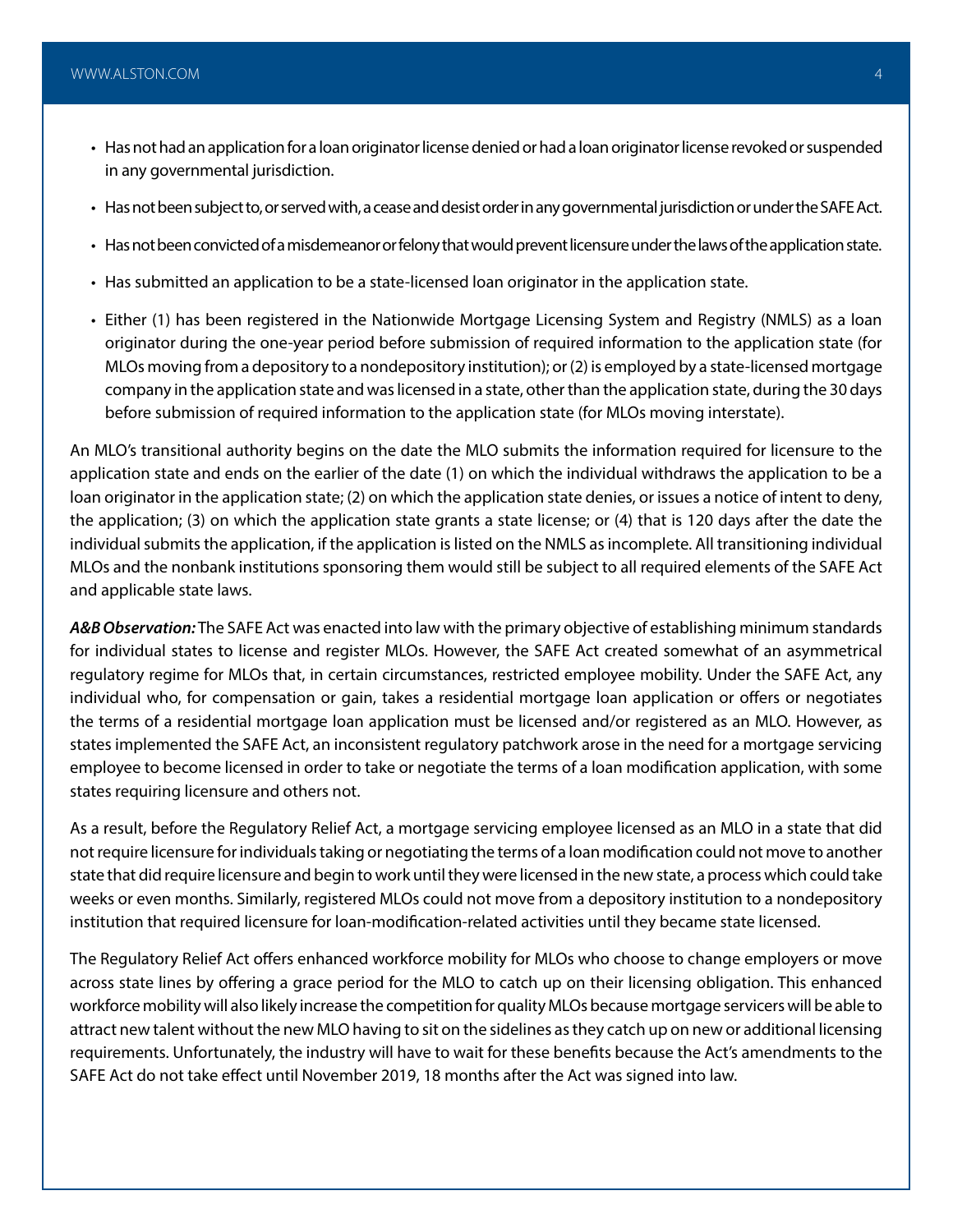#### **Protecting Veterans from Predatory Lending Act**

Effective upon enactment of the Regulatory Relief Act, Section 309 (the Protecting Veterans from Predatory Lending Act) provides protections to U.S. military servicemembers, veterans, and surviving spouses against certain predatory lending practices known as "loan churning" or "serial refinancing" when obtaining a federally guaranteed refinance loan under the Department of Veterans Affairs (VA) benefit. Loan churning involves targeting VA borrowers for repeat refinancings through the VA Interest Rate Reduction Refinance Loan (IRRRL), often shortly after they have already closed on a home loan. While the IRRRL is intended to be a low-cost option, in certain cases it has been used for serial refinancings, stripping a veteran's equity and putting borrowers in a worse financial position as a result of excessive fees.

The Veterans Act aims to curb these practices by adding the following three requirements on all non-cash-out refinance loans before such loans become eligible for a VA guarantee: (1) a seasoning requirement; (2) lender compliance with certain requirements related to fee recoupment; and (3) net tangible benefit tests. The bill also directs Ginnie Mae to provide Congress with a report in one year on the liquidity of the Ginnie Mae security in the secondary mortgage market that would assess the loans provided under the VA benefit that collateralize mortgage-backed securities that are guaranteed with Ginnie Mae and include recommendations for actions Ginnie Mae should take to maintain the liquidity of the VA housing loan program.

*A&B Observation:* While the Veterans Act is largely aimed at reining in the practices of mortgage lenders, its requirements are likely to have an impact on mortgage servicers as well. The day after the Regulatory Relief Act's enactment, the VA issued *guidance* on VA refinance loans and the Regulatory Relief Act. The [guidance](https://www.benefits.va.gov/HOMELOANS/documents/circulars/26_18_13.pdf) provides that loan applications taken on or after May 25, 2018, that do not meet certain requirements will not be eligible for guaranty by the VA. Specifically, the guidance expressly provides that any servicer of an IRRRL must provide recoupment statements to the VA in accordance with VA requirements and certify that all fees and incurred costs will be recouped by the borrower within 36 months after the date of the loan. A servicer is also required to provide the veteran or borrower a net tangible benefit test that meets certain requirements. The guidance also requires that a loan meet a specified seasoning requirement before being refinanced to an IRRRL. Specifically, a refinance loan is not eligible to be insured or guaranteed by the VA until the date that is the later of 210 days after the date on which the first monthly payment is made on the loan or the date on which the sixth monthly payment is made on the loan.

Because the seasoning requirement is tied to the borrower's last payment date, a mortgage lender would have to have knowledge of the borrower's payment history in order to determine a borrower's eligibility. Unless the mortgage lender is also servicing the loan being refinanced, additional information will be needed from the borrower or current servicer to ensure that the subject loan meets the seasoning requirement.

On May 30, 2018, Ginnie Mae issued [All Participants Memorandum \(APM\) 18-04](https://www.ginniemae.gov/issuers/program_guidelines/Lists/MBSGuideAPMsLib/Attachments/87/APM_18-04.pdf) announcing implementation of changes to the pooling eligibility requirements for VA-insured or guaranteed mortgages pursuant to the "Loan Seasoning for Ginnie Mae Mortgage-Backed Securities" provision in the Regulatory Relief Act. Under the APM, a refinance loan insured or guaranteed by the VA is eligible for Ginnie Mae securities only if it meets the seasoning requirements imposed under the Veterans Act. The changes outlined in the APM impact Ginnie Mae security issuances dated June 1, 2018, or later.

Ginnie Mae has indicated that refinances—including those with a note date before the date of the APM—that do not meet the conditions implemented by the Regulatory Relief Act, and announced in the APM, are not eligible for inclusion in any new pool or loan package in the Ginnie Mae I or Ginnie Mae II MBS Program. The APM acknowledged that certain issuers may have already certified pools and loan packages for June 2018 issuances that may contain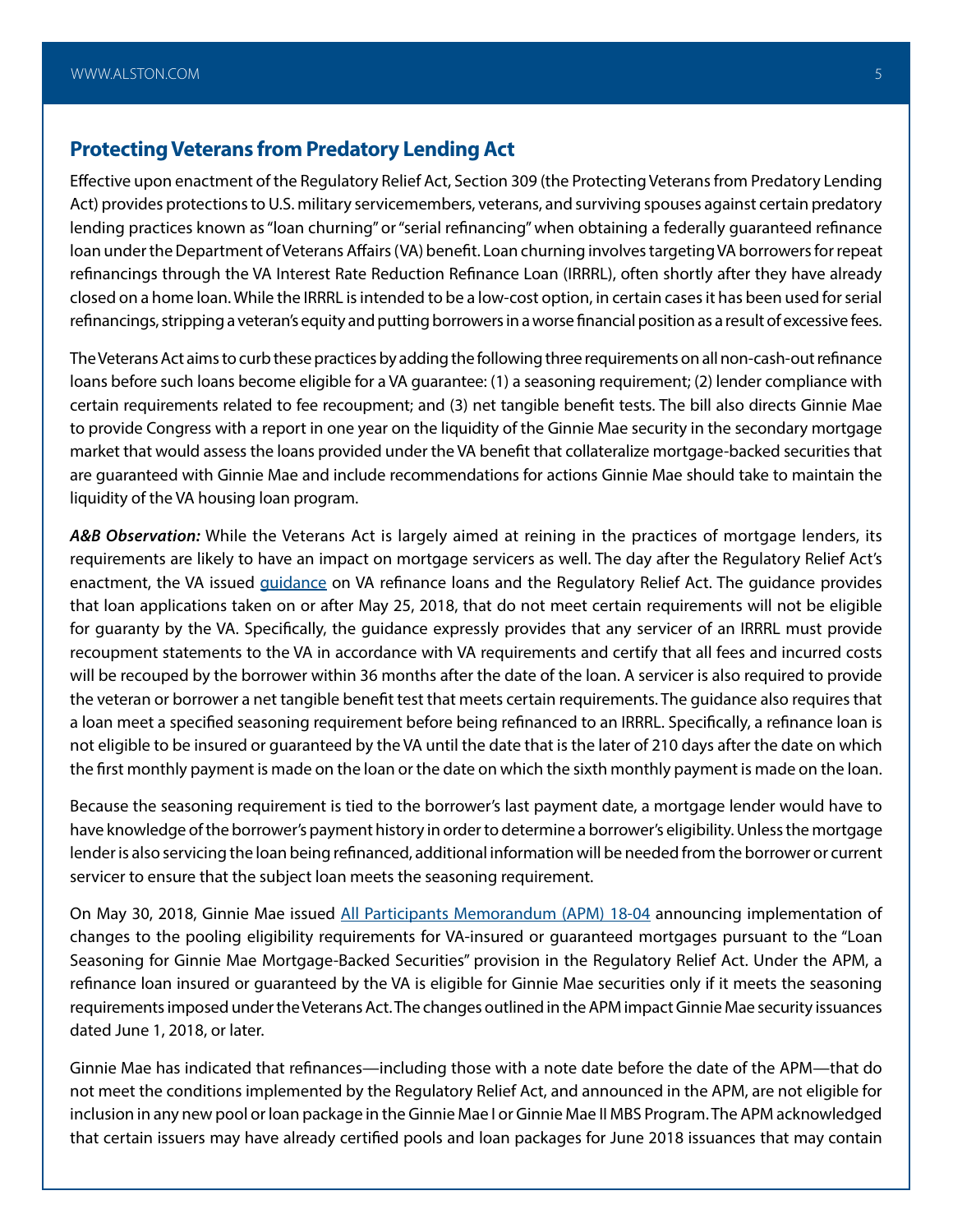loans that do not meet the seasoning requirements. The APM indicated that Ginnie Mae's Office of Issuer and Portfolio Management would contact impacted issuers ahead of the June 1 issuance date to provide additional guidance on curing any pools or loan packages that have become defective as a result of the recently enacted statutory prohibition.

Going forward, however, issuers are required to review and evaluate the eligibility of any VA refinances that are submitted with any pools or loan packages that are scheduled for June delivery or later. As a result, mortgage servicers/ issuers holding mortgage servicing rights should be cognizant of the risks associated with servicing VA loans that have not met the seasoning requirement and should ensure that the eligibility of all impacted VA refinances that are submitted with any pools or loan packages are evaluated. This risk is even more apparent given Ginnie Mae's recent actions to restrict VA single-family guaranteed loans pooled by certain VA lenders alleged to have engaged in loan churning.

#### **Immunity from Suit from Disclosure of Financial Exploitation of Senior Citizens**

Section 303 of the Regulatory Relief Act provides immunity for "covered financial institutions"<sup>2</sup> for disclosing the suspected "exploitation"<sup>3</sup> of a senior citizen to a "covered agency"<sup>4</sup> if the individual who made the disclosure was employed by the covered financial institution and received elder abuse training before the time of the disclosure. Training may be provided by the covered financial institution or a third party to each officer or employee of the covered financial institution who serves as a supervisor or in a compliance or legal function (including as a Bank Secrecy Act officer), may come into contact with a senior citizen as a regular part of the professional duties of the individual, or may renew or approve financial documents, records, or transactions of a senior citizen while providing financial services to a senior citizen. The Regulatory Relief Act further describes the content, timing, and record obligations for such training. The immunity does not limit the liability of an individual or covered financial institution in a civil action for any act, omission, or fraud unrelated to the disclosure. This provision does not preempt or limit any state law requirements except to the extent that this provision provides a greater level of protection of liability to an individual or covered financial institution than is provided under state law. Section 303 took effect upon enactment of the Regulatory Relief Act.

*A&B Observation:* This provision has limited applicability to nonbank servicers, but financial institutions who engage in servicing should be cognizant of such requirements as well as the many state laws that impose training and other requirements designed to protect elders from being financially exploited.

#### **Escrow Requirements – Treatment of Loans by Smaller Institutions**

Effective upon enactment of the Regulatory Relief Act, Section 108 adds to Section 129D of TILA a provision requiring the CFPB to, by regulation, exempt closed-end, first-lien loans secured by the consumer's principal dwelling from

<sup>&</sup>lt;sup>2</sup> The Regulatory Relief Act defines "covered financial institutions" as "(i) a credit union; (ii) a depository institution; (iii) an investment adviser; (iv) a broker-dealer; (v) an insurance company; (vi) an insurance agency; or (vii) a transfer agent."

<sup>&</sup>lt;sup>3</sup> The Regulatory Relief Act defines "exploitation" as "the fraudulent or otherwise illegal, unauthorized, or improper act or process of an individual, including a caregiver or a fiduciary, that (i) uses the resources of a senior citizen for monetary or personal benefit, profit, or gain; or (ii) results in depriving a senior citizen of rightful access to or use of benefits, resources, belongings, or assets."

<sup>&</sup>lt;sup>4</sup> The Regulatory Relief Act defines "covered agency" as "(i) a State financial regulatory agency, including a State securities or law enforcement authority and a State insurance regulator; (ii) each of the Federal agencies represented in the membership of the Financial Institutions Examination Council established under section 1004 of the Federal Financial Institutions Examination Council Act of 1978 ([12 U.S.C. 3303](http://uscode.house.gov/quicksearch/get.plx?title=12§ion=3303)); (iii) a securities association registered under section 15A of the Securities Exchange Act of 1934 (15 U.S.C. 78o-3); (iv) the Securities and Exchange Commission; (v) a law enforcement agency; or (vi) a State or local agency responsible for administering adult protective service laws."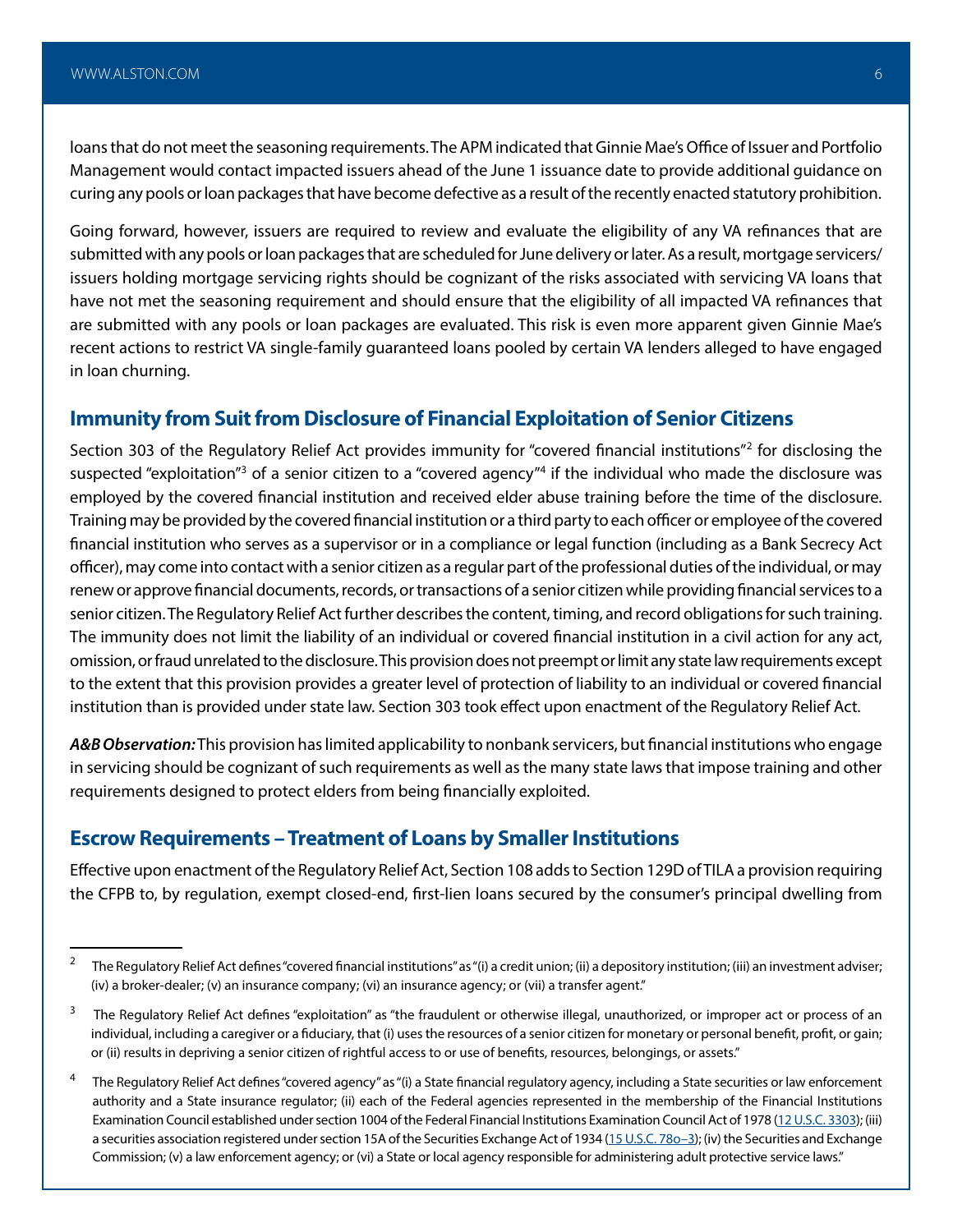the requirement for the creditor to establish an escrow account for the payment of taxes, insurance, and other required periodic payments for the property or the loan terms before consummation. The exemption applies when the transaction satisfies certain criteria in Regulation Z for higher-priced mortgage loans and the loan is made by an insured depository institution or credit union that has assets of \$10 billion or less and that during the preceding calendar year originated no more than 1,000 loans secured by a first lien on a consumer's principal dwelling.

*A&B Observation:* By making escrow requirements under TILA inapplicable to certain smaller institutions, the Act follows previously existing provisions of TILA permitting the exemption of certain creditors.

#### **Exemption for Appraisals in Rural Areas**

Recognizing that a shortage of appraisers in rural areas has had a detrimental effect on the timely processing of mortgage loans, Section 103 of the Regulatory Relief Act creates a new exemption under Title XI of the Financial Institutions Reform, Recovery, and Enforcement Act of 1989 (FIRREA). Generally, FIRREA requires a creditor to obtain from a state-licensed or state-certified appraiser an appraisal of the property securing every "federally related transaction" unless the transaction is one that the federal financial institution regulatory agencies have by rule exempted from that requirement. In addition to the standing categories of exempt transactions, FIRREA recognizes certain limited exceptions to the appraisal requirement (e.g., in presidentially declared disaster areas). Section 103 took effect upon enactment of the Regulatory Relief Act.

The Regulatory Relief Act adds new Section 1127 to FIRREA to provide that an appraisal is not required in a federally related transaction involving an interest in real property located in a rural area (as described in 12 C.F.R. § 1026.35(b)(2)(iv)(A)) if: (1) within three days after the date of the closing disclosure form provided pursuant to TRID, the mortgage originator (directly or through an agent) has contacted at least three state-certified or state-licensed appraisers (as applicable to the transaction) approved by the creditor for the market area where the property is located and documented that no such individual was available to provide an appraisal "within 5 business days beyond customary and reasonable fee and timeliness standards for comparable appraisal assignments, as documented by the mortgage originator or its agent"; (2) the transaction value is less than \$400,000; and (3) the mortgage originator is subject to federal oversight. The exemption is not available for a transaction for which the relevant federal financial regulatory agency requires an appraisal (under 12 C.F.R. §§ 225.63(c), 323.3(c), 34.43(c), or 722.3(e), as applicable) or a transaction that is a high-cost mortgage as defined in Section 103 of TILA.

The new section also prohibits a mortgage originator utilizing the rural area exemption in Section 1127 of FIRREA from selling, assigning, or otherwise transferring legal title to a loan made pursuant to such exemption, except: (1) by reason of the mortgage originator's bankruptcy or failure; (2) when such sale, assignment, or transfer is to another federally regulated entity that retains the loan in portfolio; (3) when such sale, assignment, or transfer is pursuant to the mortgage originator's merger with or sale to another person; or (4) when such sale, assignment, or transfer is to a wholly-owned subsidiary of the mortgage originator, and after such sale, assignment, or transfer, the loan continues to be an asset of the mortgage originator for regulatory accounting purposes.

*A&B Observation:* While the exemption for appraisals in rural areas may provide some much-needed flexibility in federally related transactions, it does not eliminate the need for lenders and servicers to identify transactions for which an appraisal is otherwise required by applicable regulation or under TILA. Additionally, the restrictions on sale, assignment, or transfer of a loan made utilizing the rural exemption are important for purchasers and assignees of loans to keep in mind as they perform due diligence on such transfers.